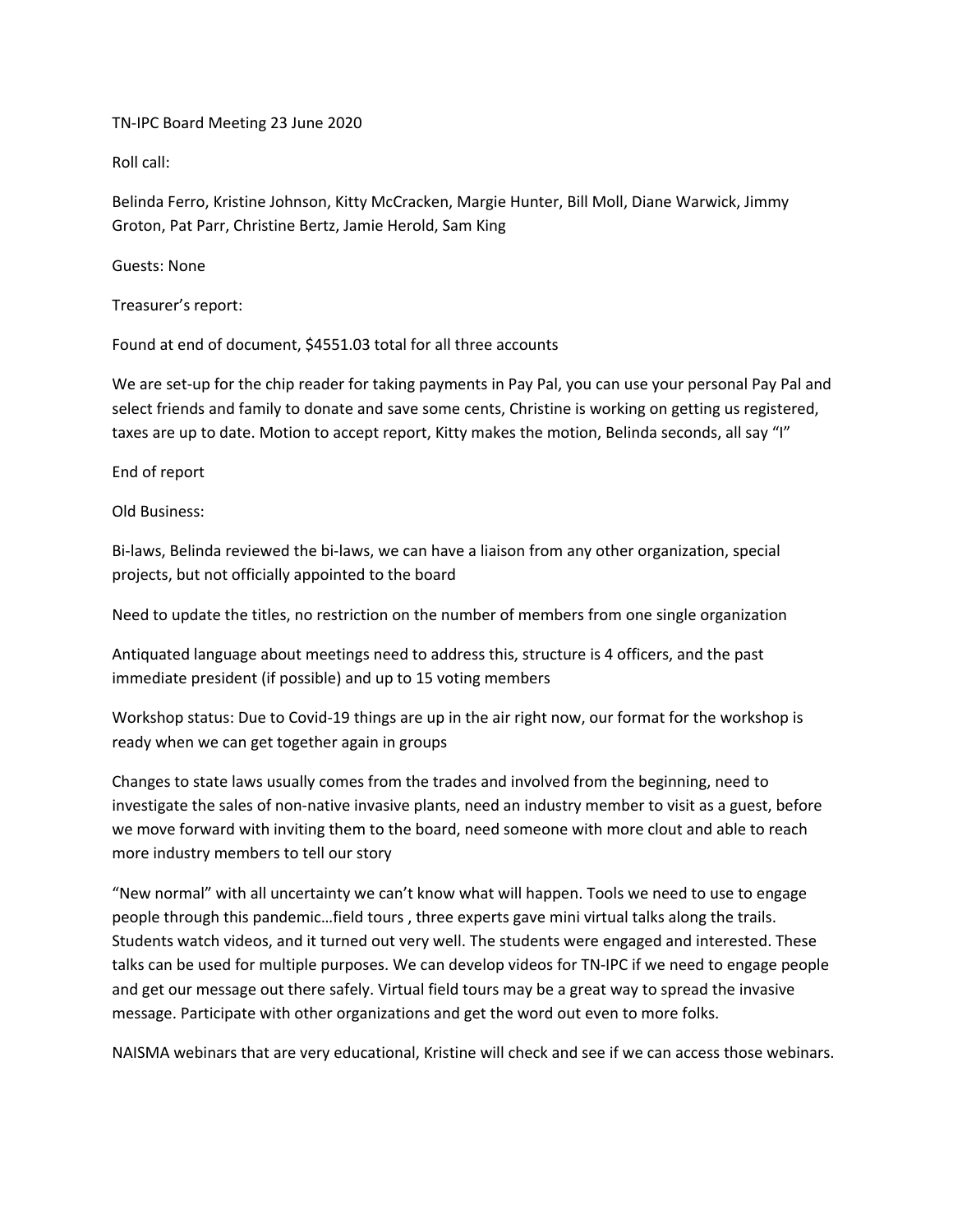Christine is going to check on a Zoom account to see if we can use this technology. Wild Ones use Zoom, worked well with this group. Special email account that everyone can access. Host should be different from the person running the meeting. Host function would be to mute everyone and officiate the meeting. Belinda would like for Christine to check into the feasibility of using Zoom. Possible to record the webinar and then post it on a u-tube site. Usage will be limited since we only have 4 meetings a year.

Start with a monthly account and see how it works. Wild Ones will be willing to let us check this out. During the day these accounts are not being used.

Federal accounts for Zoom do not exist, they cannot host the meeting. Account would be held by TN-IPC and other can participate.

Weed Wrangles this year…did they happen? I believe most were cancelled.

Wrangle is scheduled for Aug. TCWP.

National IPC meeting brief 21 April, Belinda attended. Legal and non-legal lists, differences in organizations who produce lists, interest in filing a national template for generating these lists. Have a way to track these plants across the US. With the disparity, it will take a lot of work to follow these templates. TN-IPC decided to use two categories of plants and make it simpler. Our current list maybe we need two lists (Margie's idea), one for homeowners and one for land managers. These may have different species for these different areas. Need to help educate some of these gardens and home improvement stores about the invasive plants they are selling. Webpage can clearly direct you to the proper list for your needs. Good time to partner with other organizations, get information out there, do a neighborhood project, or how ever we can engage people. Naturalist programs, Wild Ones, Native Plant society and others we can partner with. What are those projects that are going to work?

Wild Ones has a program to map your yard. Showing people who are enrolled in the program. Various tiers of membership according to what your property holds. Tap into our TN pride by using plants native to the area. Free the trees! TN-IPC badge of honor for controlling native plants. Bill or Margie, can you check on some of the other organizations that may want to partner with us? Bill will take the lead in contacting Wild Ones, then move to the Native Plant Society and investigate possibilities for partnership. Possible to use grant to produce the signs.

Innovations Conference…do we know if this event will be happening? Plans are still going forward for this conference.

## Weed free quarry:

Kristine report. Certify quarries as weed free. Terry Hogan is interested in this, Ft. Collins, Colorado. Accepted practice to have certified weed free gravel. We can help drive this market. If folks refuse to buy contaminated gravel, then it will be a driver for quarries to clean up their material. Important to get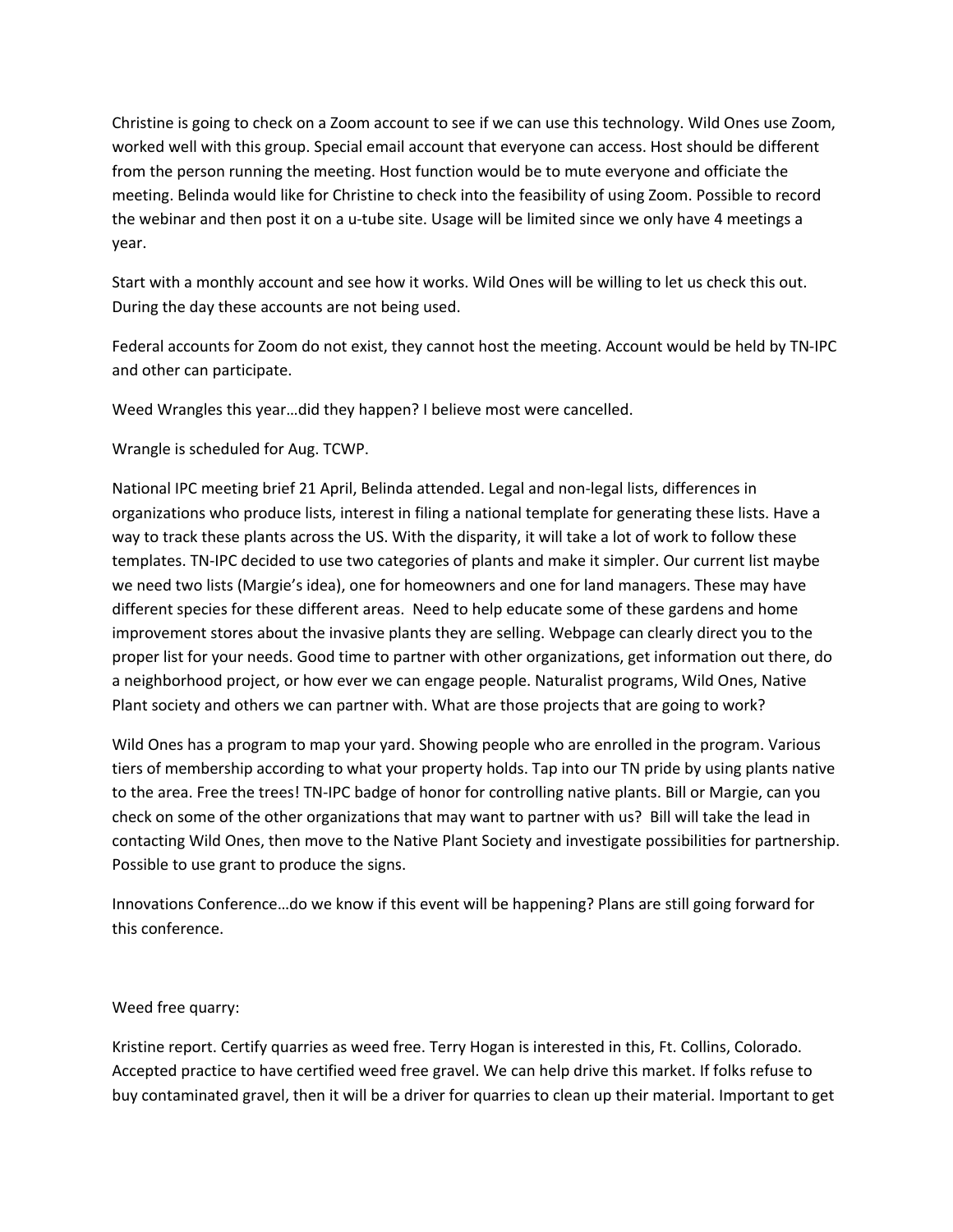TDOT to buy into this concept. Hit them in the pocketbook! Demonstrate the savings in cost by having to spray herbicide by using weed-free gravel. Federal projects are mandated by executive order to use weed-free gravel on any projects. How can we most effectively reach out to state and county officials that use gravel to get them informed about this initiative? Kristine has a PowerPoint demonstrating the benefits and cost savings of using weed-free gravel. TVMA (TN Vegetation Management Association) might be a good partner to bring this message to. Jimmy will begin a list and contacts for federal and state potential partners for the clean gravel initiative. Craft a letter to send out introducing the idea and asking for interest. End of report.

Proposed plant list for regulation vs. warning labels:

Katy and Sam are not available for this meeting. Katy proposed a different way to approach the process. Consider a regulatory approach, but from a warning label approach. We wouldn't prohibit nurseries from selling the plant but have a "warning" label that must be attached to the plants themselves. Delineate the criteria for each invasive plant that we identify for regulation, have a QR code on the warning label that takes you to TN-IPC and gives alternative native plants in place of this plant. We need to develop this with the state and reps from industry…let's ask Katy for guidance. We will revisit the list and pick the top five maybe and begin a conversation. Begin with Adam Dittilo and find the data that drove the list in the beginning. Compare to the distribution of these plants in the interim.

## Other business?

Getting articles in TN Conservationist…can we get some info out to them? Opportunities exist to get the message out.

Host the next meeting, set location and date, develop agenda, moderate and lead the meeting…

Jimmy is volunteering. Diane can still set up a WebEx if virtual meeting is the choice. Margie will put agenda, doodle poll, for some time Sept. – Oct. Decide if meeting in person or virtual or combo of both.

Name change? For the meeting in the next meeting. By-laws subcommittee? Who were members?

We need to be TN-IPC not TN-EPPC. 2011? when name change happened, Christine needs the documents where we officially changed the name. TN-EPPC is still the name in our Bi-laws. Margie is taking care of this and will send Christine the bi-laws and minutes from meeting.

Sam got kicked off the connection. Belinda will email his input.

Motion to adjourn Belinda, seconded by Diane